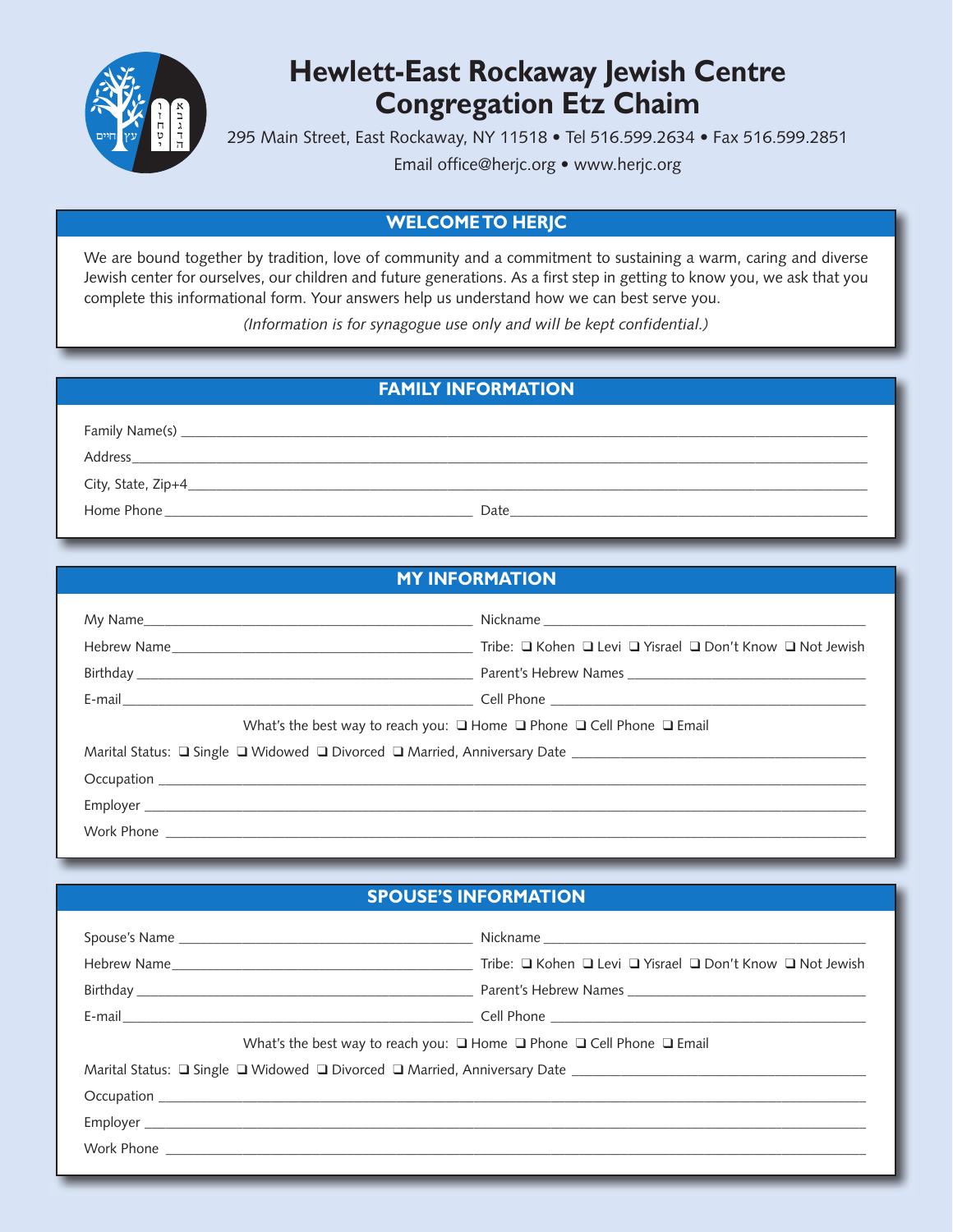## **TELL US ABOUT YOUR CHILDREN**

**SINGLE CHILDREN.** If a child lives at another address (at school, with another parent) and you would like them to receive synagogue mail or email, please provide us with their address.

| <b>FIRST &amp; MIDDLE NAME</b><br>(Last name, if different) | <b>SEX</b><br>M/F | <b>HEBREW NAME</b> | <b>BIRTH</b><br><b>DATE</b> | <b>SCHOOL &amp; GRADE</b> | <b>EMAIL ADDRESS</b> |
|-------------------------------------------------------------|-------------------|--------------------|-----------------------------|---------------------------|----------------------|
|                                                             |                   |                    |                             |                           |                      |
|                                                             |                   |                    |                             |                           |                      |
|                                                             |                   |                    |                             |                           |                      |
|                                                             |                   |                    |                             |                           |                      |

Will your children attend our Religious School, Nursery Schools or Youth Group? To enroll, contact: **Nursery School** . . . Cheryl Karp – Early Childhood Director, 516-599-1169, nurserydir@herjc.org **Religious School** . Hazzan Bonnie Zakarin– Religious School Director, 516-599-0424, rsdir@herjc.org Youth Group . . . . . . . . . . . Rebecca Osder - Youth Director, 516-599-1148, youthdir@herjc.org

#### **MARRIED CHILDREN.**

| <b>MARRIED NAME &amp; SPOUSE</b> | <b>BIRTH DATE</b> | ADDRESS | NAMES OF GRANDCHILDREN |
|----------------------------------|-------------------|---------|------------------------|
|                                  |                   |         |                        |
|                                  |                   |         |                        |
|                                  |                   |         |                        |
|                                  |                   |         |                        |

#### **RELATIVES**

––––––––––––––––––––––––––––––––––––––––––––––––––––––––––––––––––––––––––––––––––––––––––––––––––––

––––––––––––––––––––––––––––––––––––––––––––––––––––––––––––––––––––––––––––––––––––––––––––––––––––

Do you have relatives who are HERJC members? Please list their name(s) and relationship(s) to you.

### **YAHRZEIT INFORMATION**

Let us help you perform the mitzvah of remembrance. We will send you a letter about a month before your loved one's yahrzeit, informing you when to say Kaddish. These names are also listed in Hakol, our synagogue bulletin and may be read from the bimah the week of the yahrzeit.

| NAME | <b>RELATIONSHIP</b> | DATE OF DEATH | <b>SUNDOWN</b>             |
|------|---------------------|---------------|----------------------------|
|      |                     |               | $\Box$ Before $\Box$ After |
|      |                     |               | $\Box$ Before $\Box$ After |
|      |                     |               | $\Box$ Before $\Box$ After |
|      |                     |               | $\Box$ Before $\Box$ After |
|      |                     |               | $\Box$ Before $\Box$ After |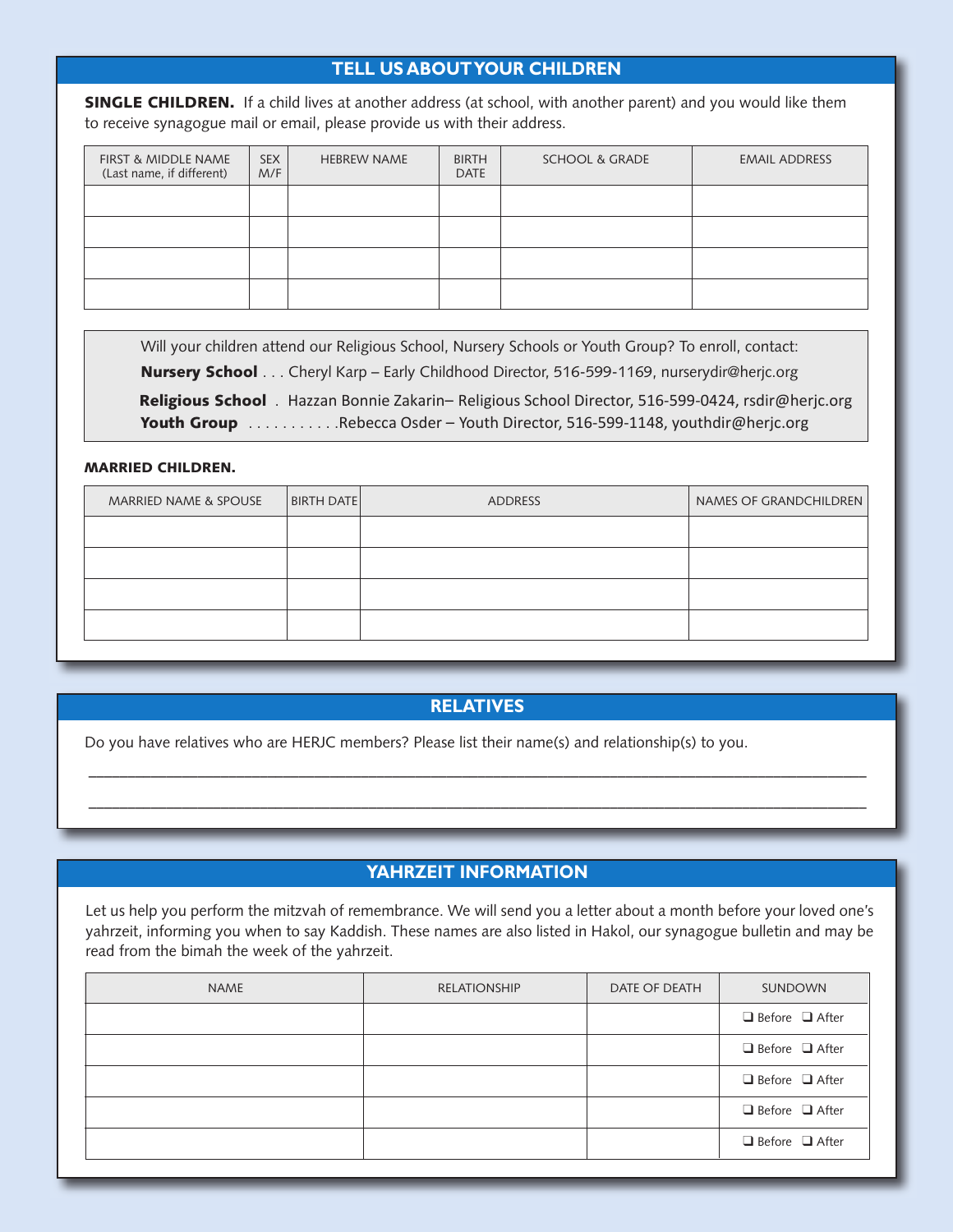### **SKILLS AND INTERESTS**

HERJC relies upon the time, talents and expertise of its members to be the best synagogue we can be. We encourage all of our members to take an active part in synagogue life Help us by selecting one or more areas in which you might have an interest or aptitude.

#### \_\_\_\_\_\_\_\_\_\_\_\_\_\_\_\_\_ Acting \_\_\_\_\_\_\_\_\_\_\_\_\_\_\_\_\_ Adult Education \_\_\_\_\_\_\_\_\_\_\_\_\_\_\_\_\_ Arts & Crafts \_\_\_\_\_\_\_\_\_\_\_\_\_\_\_\_\_ Communications (Web, Facebook, Print) \_\_\_\_\_\_\_\_\_\_\_\_\_\_\_\_\_ Community Building \_\_\_\_\_\_\_\_\_\_\_\_\_\_\_\_\_ Dinner Dance \_\_\_\_\_\_\_\_\_\_\_\_\_\_\_\_\_ Editing \_\_\_\_\_\_\_\_\_\_\_\_\_\_\_\_\_ Event Promotion/Calls to \_\_\_\_\_\_\_\_\_\_\_\_\_\_\_\_\_ Members **Example 2** Fund Raising \_\_\_\_\_\_\_\_\_\_\_\_\_\_\_\_\_ Give a D'var Torah \_\_\_\_\_\_\_\_\_\_\_\_\_\_\_\_\_ Grant Writing \_\_\_\_\_\_\_\_\_\_\_\_\_\_\_\_\_ Graphic Design \_\_\_\_\_\_\_\_\_\_\_\_\_\_\_\_\_ Greeter for Special Events \_\_\_\_\_\_\_\_\_\_\_\_\_\_\_\_\_ Help with a Mailing \_\_\_\_\_\_\_\_\_\_\_\_\_\_\_\_\_ Israeli Folk Dancing \_\_\_\_\_\_\_\_\_\_\_\_\_\_\_\_\_ Israel Affairs  $\frac{1}{\sqrt{1 + \frac{1}{\sqrt{1 + \frac{1}{\sqrt{1 + \frac{1}{\sqrt{1 + \frac{1}{\sqrt{1 + \frac{1}{\sqrt{1 + \frac{1}{\sqrt{1 + \frac{1}{\sqrt{1 + \frac{1}{\sqrt{1 + \frac{1}{\sqrt{1 + \frac{1}{\sqrt{1 + \frac{1}{\sqrt{1 + \frac{1}{\sqrt{1 + \frac{1}{\sqrt{1 + \frac{1}{\sqrt{1 + \frac{1}{\sqrt{1 + \frac{1}{\sqrt{1 + \frac{1}{\sqrt{1 + \frac{1}{\sqrt{1 + \frac{1}{\sqrt{1 + \frac{1}{\sqrt{1 + \frac{1}{\sqrt{1 +$ Lead a Minyan or Service \_\_\_\_\_\_\_\_\_\_\_\_\_\_\_\_\_ Learn to Read Hebrew \_\_\_\_\_\_\_\_\_\_\_\_\_\_\_\_\_ Mah Jongg \_\_\_\_\_\_\_\_\_\_\_\_\_\_\_\_\_ Mailings to College Youth \_\_\_\_\_\_\_\_\_\_\_\_\_\_\_\_\_ Marketing/Publicity \_\_\_\_\_\_\_\_\_\_\_\_\_\_\_\_\_ Gardening \_\_\_\_\_\_\_\_\_\_\_\_\_\_\_\_\_ Nursery School Volunteer \_\_\_\_\_\_\_\_\_\_\_\_\_\_\_\_\_ Nursery Parents Association \_\_\_\_\_\_\_\_\_\_\_\_\_\_\_\_\_ On Call to Make a Minyan \_\_\_\_\_\_\_\_\_\_\_\_\_\_\_\_\_ Photography \_\_\_\_\_\_\_\_\_\_\_\_\_\_\_\_\_ Play a Musical Instrument \_\_\_\_\_\_\_\_\_\_\_\_\_\_\_\_\_ Read Torah \_\_\_\_\_\_\_\_\_\_\_\_\_\_\_\_\_ Read Haftorah \_\_\_\_\_\_\_\_\_\_\_\_\_\_\_\_\_ Religious School Mentor Religious School Parents Association \_\_\_\_\_\_\_\_\_\_\_\_\_\_\_\_\_ Ritual \_\_\_\_\_\_\_\_\_\_\_\_ Shabbat Greeter \_\_\_\_\_\_\_\_\_\_\_\_\_\_\_\_\_ Singing \_\_\_\_\_\_\_\_\_\_\_\_\_\_\_\_\_ Sisterhood Social Action/Tikkun Olam \_\_\_\_\_\_\_\_\_\_\_\_\_\_\_\_\_ Torah Study \_\_\_\_\_\_\_\_\_\_\_\_\_\_\_\_\_ Ushering at Services \_\_\_\_\_\_\_\_\_\_\_\_\_\_\_\_\_ Visiting the Sick \_\_\_\_\_\_\_\_\_\_\_\_\_\_\_\_\_ Writing \_\_\_\_\_\_\_\_\_\_\_\_\_\_\_\_\_ Youth Activities Suggestions? \_\_\_\_\_\_\_\_\_\_\_\_\_\_\_\_\_\_\_\_\_\_\_\_\_\_\_\_\_\_\_\_\_\_\_\_\_\_\_\_\_\_\_\_\_\_\_\_\_\_\_ \_\_\_\_\_\_\_\_\_\_\_\_\_\_\_\_\_\_\_\_\_\_\_\_\_\_\_\_\_\_\_\_\_\_\_\_\_\_\_\_\_\_\_\_\_\_\_\_\_\_\_ \_\_\_\_\_\_\_\_\_\_\_\_\_\_\_\_\_\_\_\_\_\_\_\_\_\_\_\_\_\_\_\_\_\_\_\_\_\_\_\_\_\_\_\_\_\_\_\_\_\_\_

#### **Check off one or many! When appropriate, please list the individual's name.**

#### **There are lots of ways to get involved!** q **If you are interested in helping, check here and we will call you.**

My professional expertise is \_\_\_\_\_\_\_\_\_\_\_\_\_\_\_\_\_\_\_\_\_\_\_\_\_\_\_\_\_\_\_\_\_\_\_\_\_\_\_\_\_\_\_\_\_\_\_\_\_\_\_\_\_\_\_\_\_\_\_\_\_\_\_\_\_\_\_\_\_

*(Examples: legal specialities, education, accounting, public relations, information technology, etc.)*